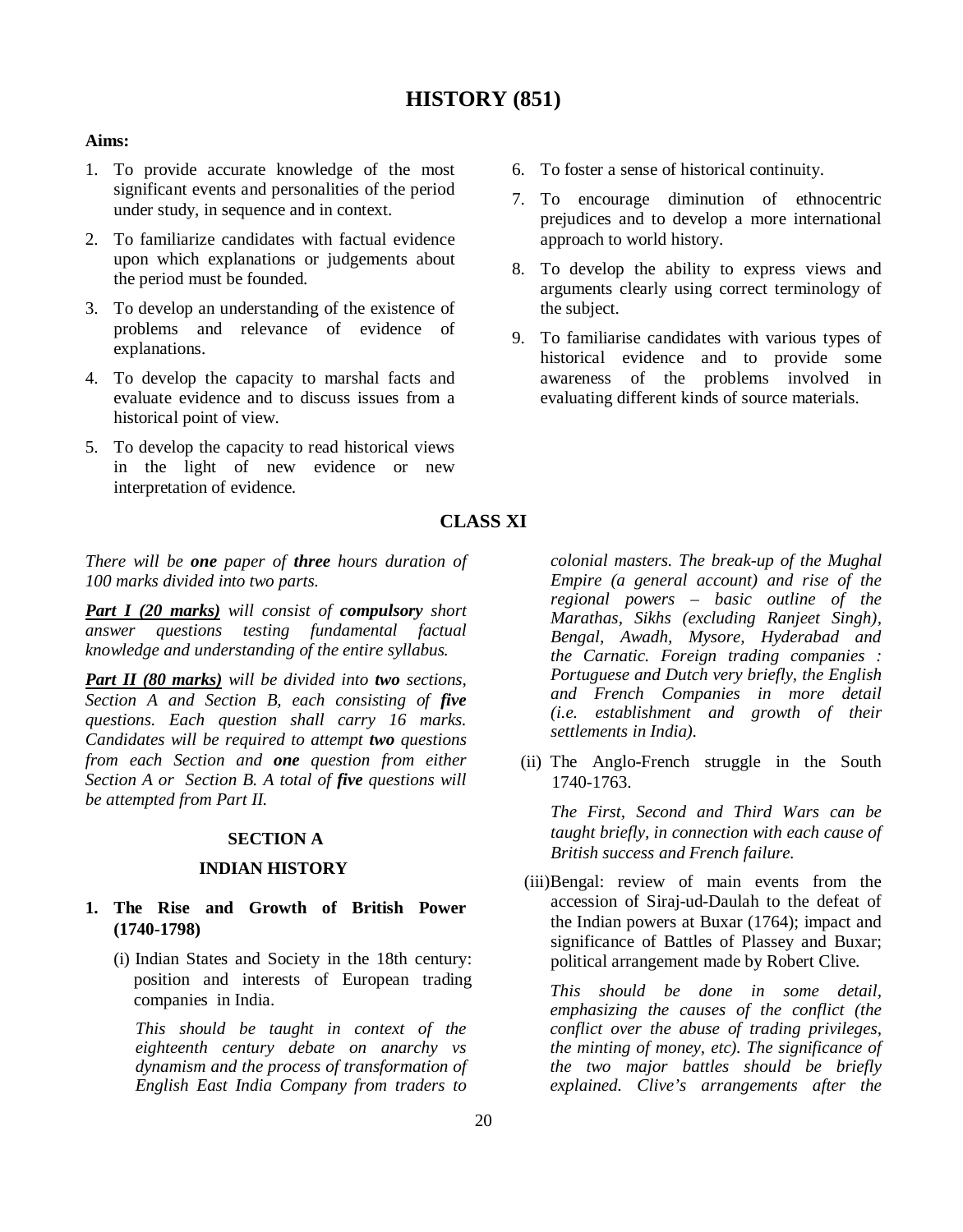*Treaty of Allahabad – the Grant of Diwani: the dual government and its disastrous result on Bengal: the famine should be briefly touched upon.*

(iv) Growth of British power under Warren Hastings: Marathas, Mysore and Awadh.

*The Regulating Act should be briefly explained as a background. Maratha, Mysore and Awadh wars to be dealt with briefly. Only reasons behind the conflict between Indian powers and the British powers and the results to be covered.* 

(v) Cornwallis and Mysore.

*Pitt's India Act and the policy of non-intervention should be briefly explained. An outline of the war and the terms of the Treaty of Seringapatam, its significance.*

#### **2. The Ascendancy of British Power (1798-1818)**

Expansion under Lord Wellesley: subsidiary alliances, wars, annexation of territories of subordinated rulers; elimination of French threat. Appraisal.

*Background to Wellesley should be briefly explained: the reasons for giving up the policy of non-intervention and the revival of the French threat. The subsidiary alliances should be done in some detail: the main terms of the alliance; the results for the States which signed; a few examples of States which did; the advantages for the British. Annexation of territories of previously subordinated rulers – just the names. The Second Maratha War – some mention of the background and events of the Peshwa's court leading to the Treaty of Bassein - the events of the War and the results to be done very briefly. The Mysore War to be done very briefly, emphasizing the end of French threat. Short critical look at Wellesley: was the aim of paramountcy achieved?*

#### **3. Consolidation of British Power (1818-1857)**

(i) Punjab: Ranjeet Singh; the causes, events and results of the Sikh Wars.

*Brief outline of Ranjeet Singh's career – the Treaty of Amritsar and its significance; a brief account of the expansion of the Sikh State under Ranjeet Singh and a very brief appraisal.* 

*Causes, and results of the two Sikh Wars should be done in brief.*

(ii) Dalhousie and the policy of annexation (1848-1856). Doctrine of Lapse - annexation of Awadh; other annexations. Dalhousie as administrator and social reformer – a critical appraisal.

*The Doctrine of Lapse should be done in detail; some important states annexed under its provisions. Other annexations need to be mentioned only. The annexation of Awadh should be done in more detail, particularly its results. A very brief look at Dalhousie's viceroyalty - a critical look at the policy of annexation and his administration.*

# **4. Economic, Social and Cultural Impact of British Rule**

(i) Disruption of traditional economy: ruin of artisans and craftsmen; impact of British revenue policy; stagnation of agriculture; development of modern industries, poverty and famines. Colonial Forest Policy - impact on local communities.

*A general account of the disruptive impact of the British rule on the rural and craft economy. Revenue policy: the Permanent Settlement and Ryotwari Settlement should be done in some detail, emphasizing the reasons behind them and their results. The Forest Acts of 1860 and 1894 and their impact to be studied critically.*

(ii) Development of the means of transport and communication.

*Transportation: a brief look at the development of the railways – other means can simply be mentioned.*

(iii) Social, Cultural Policy: Impact of the new thought in Europe on Indian administrators; humanitarian measures – contribution of Lord William Bentinck and Rammohan Roy; spread of modern education. Critical look at British policy.

*The characteristics of the new thought (rationalism, liberalism, humanism, utilitarianism) to be very briefly explained as a background to change in British policy. A short account of the main humanitarian measures, emphasizing the role of reformers like Rammohan and Vidyasagar as well as British administrators. Modern education: a very brief outline of the events which led to the famous MINUTE (sic) by Macaulay and the reasons for the change in British policy, Wood's Despatch, etc. A critical analysis of the impact of British policy.*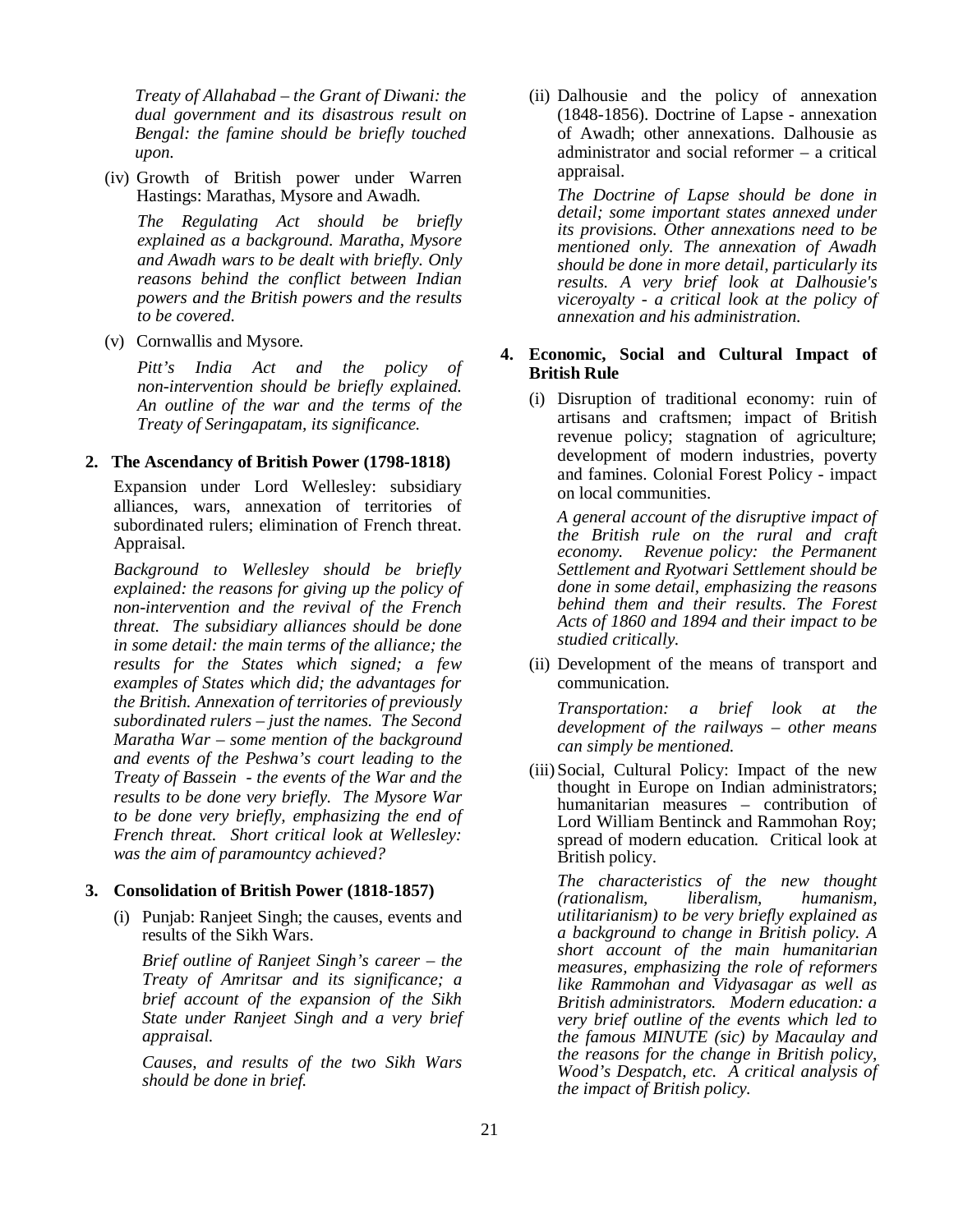### **5. The Uprisings against British Rule**

(i) Early rebellions - pre 1857 revolts and civil disturbances.

*A few examples may be given of the more important rebellions like the Santhal rebellion, the Wahabis and Farazis of which any one should be touched upon.* 

(ii) The uprising of 1857.

*The causes should be done in some detail, to explain the actions of the participants in the uprising and their social composition; outbreak at Meerut and at a few other places - Delhi, Lucknow, Kanpur, Central India (Jhansi and Gwalior). There should be a detailed discussion on the nature of the uprising with reference to different approaches; short explanation of the causes of its failure. The effect on British policy should be explained: the Crown takeover and its implications: their efforts to placate the Indians and the changes in British policy should be briefly explained.*

- **6. Social and Cultural Awakening during the 19th Century**
	- (i) Brahmo Samaj, Prarthana Samaj, Arya Samaj, Ramakrishna Mission, Theosophical Society.

*The study of the Brahmo Samaj, the Arya Samaj and the Ramakrishna Mission should be done in some detail, emphasizing the contribution of the founders. Others to be covered briefly.*

(ii) The Struggle against caste: Jyotiba Phule, Narayana Guru, Veerasalingam.

*The struggle against caste: brief outline of the contribution of Jyotiba Phule, Narayana Guru, Veerasalingam.*

(iii)Reform movements among the Muslims (Syed Ahmad Khan), Sikhs.

*Syed Ahmad Khan and the Aligarh Movement, the Reform Movement among the Sikhs to be touched upon.*

# **7. The Dawn and rise of Indian Nationalism (1885-1905)**

(i) Factors promoting the rise of Indian Nationalism.

*Each of the factors leading to the rise of nationalism should be discussed in some detail, particularly, the impact of British rule on different classes of Indian society, including the urban middle class. Events which quickened the growth of nationalism should also be briefly done: the Viceroyalty of Lord Lytton and the Ilbert Bill Affair.*

(ii) Beginning of political agitation. Forerunners of the Indian National Congress at the provincial level.

*Provincial associations: growth of political associations from 1830 onwards – examples from each Presidency, with special emphasis on the Poona Sarvajanik Sabha and the Indian Association (the Indian National Conference).*

(iii)The foundation of the Indian National Congress: role of Hume and official attitude towards the Congress.

*Hume's role should be studied critically, specially his motives for initiating the Congress and why the nationalists chose to follow his lead. A general look at the changing attitude of the British authorities from initial wariness/cautious support to open hostility.*

(iv) The programme and achievements of the early Nationalists (Moderates).

*The major demands of the Congress can be grouped under different headings: constitutional, administrative, economic in the context of the critique of colonialism, etc. A very brief and general idea of the main points of the Act of 1892. There should be a brief look at the methods they used and why they used these methods of protest. Finally, a short, critical appraisal of their activities.*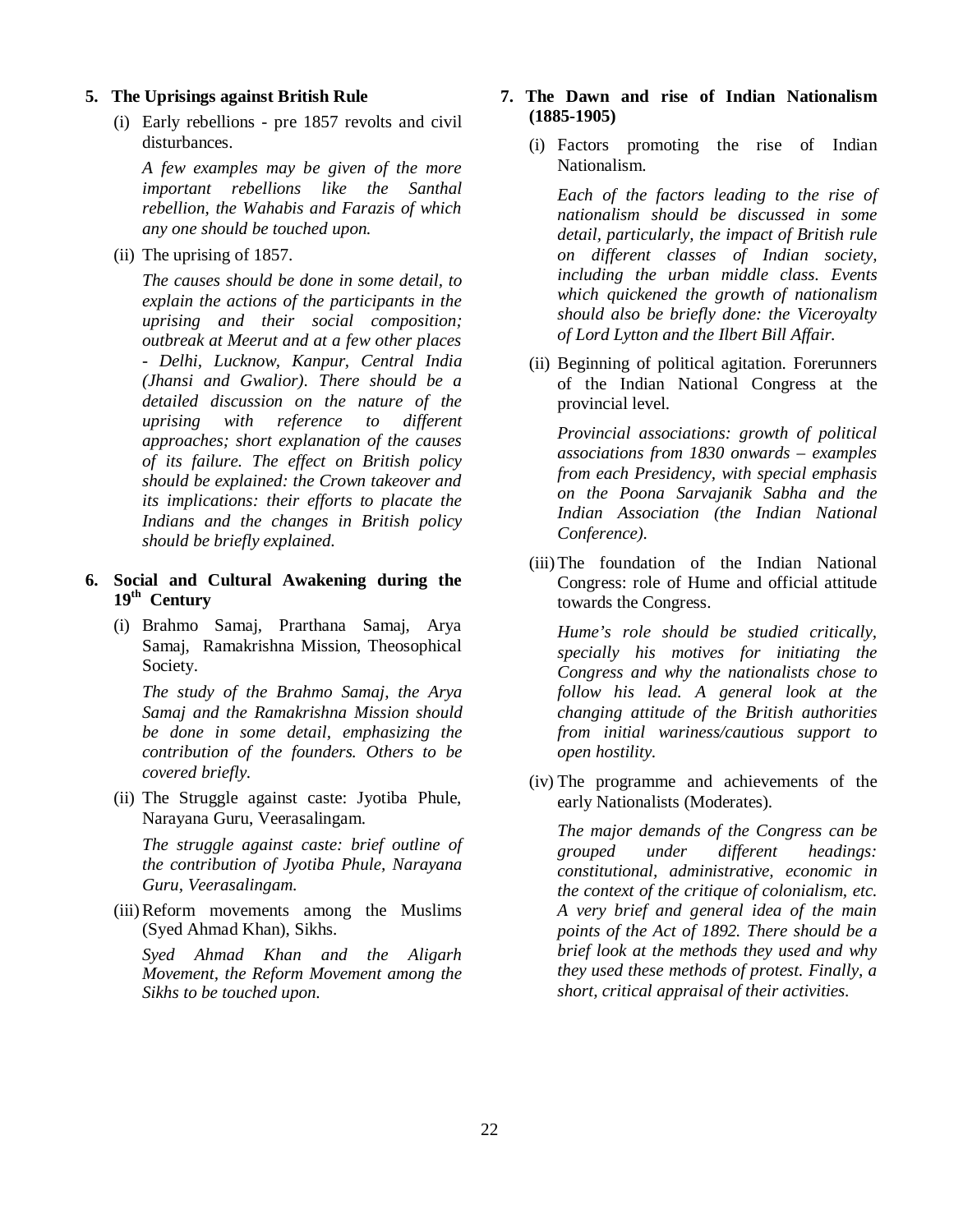### **SECTION B**

# **ASPECTS OF WORLD HISTORY**

#### **8. The First World War (1914-1918)**

(i) Imperialism and Colonialism. Underlying causes of the War: aggressive nationalism; economic rivalry and neo-imperialism; formation of alliances; armament race.

*A brief introduction to theories of imperialism – Hobson, Lenin. Causes of War should be done in some detail, explaining how far each one of them aggravated international tensions.*

(ii) Crisis leading to the outbreak of the War.

*An outline of the main events from 1908 to 1914: the Moroccan crisis, the annexation of Bosnia-Herzegovina. The main interests of the big powers in the Balkans should be briefly touched upon, particularly Russia and Austria-Hungary, as well as the growth of Balkan nationalism and the two Balkan Wars; the assassination at Sarajevo and how it developed into a major European War.* 

(iii)Course of the First World War: Consequences of trench warfare on the Western front with reference to the battles of Marne, Somme, Verdun. The defeat of Russia on the Eastern front and its effect on World War I. Reasons for American entry and contribution to Allied victory. Factors that contributed to the defeat of the Central Powers.

*General outline of the events which brought USA into the War and a brief account of its contribution.*

*A brief explanation of the various causes of the defeat of the Central Powers.*

# **9. The Search for International Order between 1919-1939**

(i) Peace-making after the First World War: Treaty of Versailles; the terms and German objections; merits and demerits of the settlement.

*Only the terms of the Treaty of Versailles should be studied in detail; the other peace* 

*treaties should only be mentioned. Each of the German objections should be studied critically. A very brief look at the merits and demerits of the settlement in general.*

(ii) The League of Nations: structure, weaknesses, successes, failures and reasons for the failure of the League.

*The structure of the main organs of the League and their functions should be briefly explained; brief examples of some of the successes in the 1920s. Manchuria and Abyssinia to be dealt with as examples.* 

#### **10. The Great Depression**

(i) USA: The Great Boom and the Great Crash (1929) and the Depression; Franklin Roosevelt and the New Deal.

*The causes of the business boom of the 1920s and the fragility of the prosperity which led to the Crash should be studied in some detail. A short account of the Wall Street Crash and its impact on the economy. Hoover's attempts to deal with the crisis should be dealt with to show how FDR's policies were different. The main measures of the New Deal should be understood, along with the aims; a brief mention of the conflict with the Supreme Court. A critical appraisal of the New Deal.* 

(ii) Impact of the Great Depression on other countries – Britain, Italy, Germany and Japan.

*Self-explanatory.*

# **11. The development of Communism: USSR and China**

(i) The Bolshevik Revolution of 1917-main events leading up to the Revolution; Lenin: problems facing the Bolshevikssetting up Socialist State. Stalin; the totalitarian state; Collectivisation of agriculture; Five Year Plans; critical appraisal of Stalin.

*A very brief background: Russia on the eve of the Revolution (mention of the Revolution of 1905 and its results). Impact of the First World War on Russia. 1917, the year of*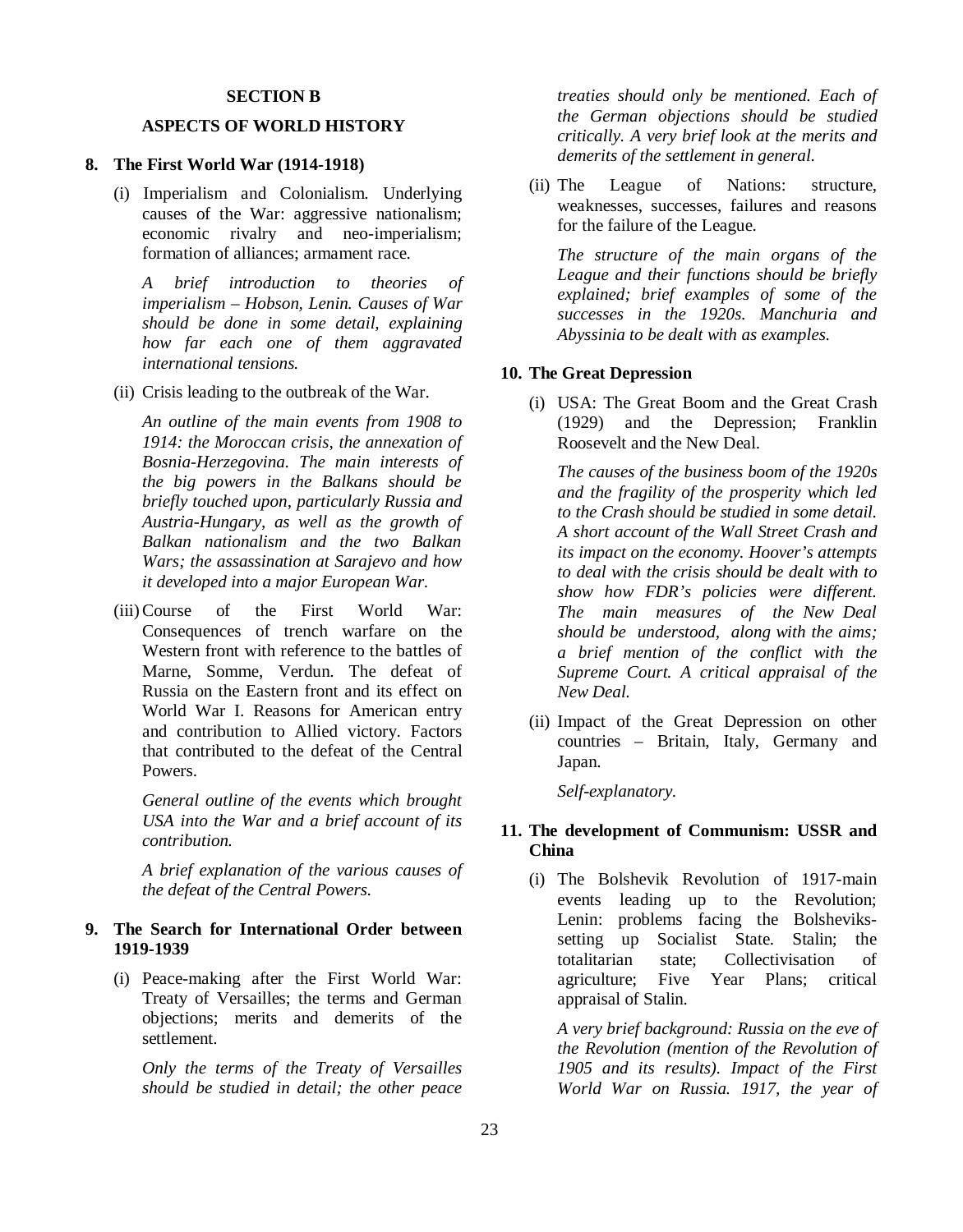*Revolutions: a short account of the March Revolution and its results; explanation of why the Provisional Government fell from power leading up to the November Revolution.*

*Lenin: the main decrees of the new government, the victory in the Civil War and NEP: a brief account of each.*

*Stalin: a very short explanation of his coming to power. The main motivations of his policy, the implementation and results of: the collectivisation of agriculture, the FYPs (only first two should be done) and the purges. A short, critical look at his contribution.* 

(ii) China: From the Chinese Republic of 1911 to the era of Mao-TseTung . The Revolution of 1911; the early republic and period of warlordism; May Fourth Movement, KMT and the Communists; causes of Communist victory.

*Very brief background of China in the early 20th century; the events leading to the downfall of the monarchy; just a mention of Yuan Shi Kai and the period of warlordism; Shandong provisions of Treaty of Versailles and rise of Chinese Communist Party (CCP); role of Dr. Sun Yat Sen - his alliance with the Communists; the breakdown of the alliance under Chiang kai Shek; outline of events of the KMT - Communist conflict, the Communists and the Long March to Yenan; the reasons for the truce against the Japanese. An outline of the post-war struggle and the victory of the Communists. The causes of Communist victory should be stated and briefly explained.*

(iii)Establishment of the People's Republic in 1949; Mao Tse Tung; agrarian and industrial policy; political and economic developments; contribution of Mao.

*A short background of the problems facing the Communists in 1949: in agriculture, the gradual process from land distribution to collective farms should be outlined; in industry, the Five Year Plan and Soviet help. The 100 Flowers Campaign should be covered in brief. The Great Leap Forward should be covered in more detail, particularly the development of commune and assessment of the GLF. Finally, a brief outline of the Cultural Revolution and its impact on China. Estimate of Mao should be short and to the point.*

 (iv) A brief comparison of the two Communist systems.

*A brief introduction to the theory of revolution, workers and peasants, strategy of revolution – programme/agenda for the revolution.*

# **12. Japan: restoration to parliamentary democracy**

Industrialisation, agrarian reforms, constitution of 1889, growth of political parties and parliamentary government.

*Japanese foreign policy – Korea and Manchuria. Sino-Japanese War (1894-1895), Anglo-Japanese Alliance (1902), Russo-Japanese War (1904- 1905) and occupation of Korea (1910).* 

*NOTE: This is to be done as a general survey.*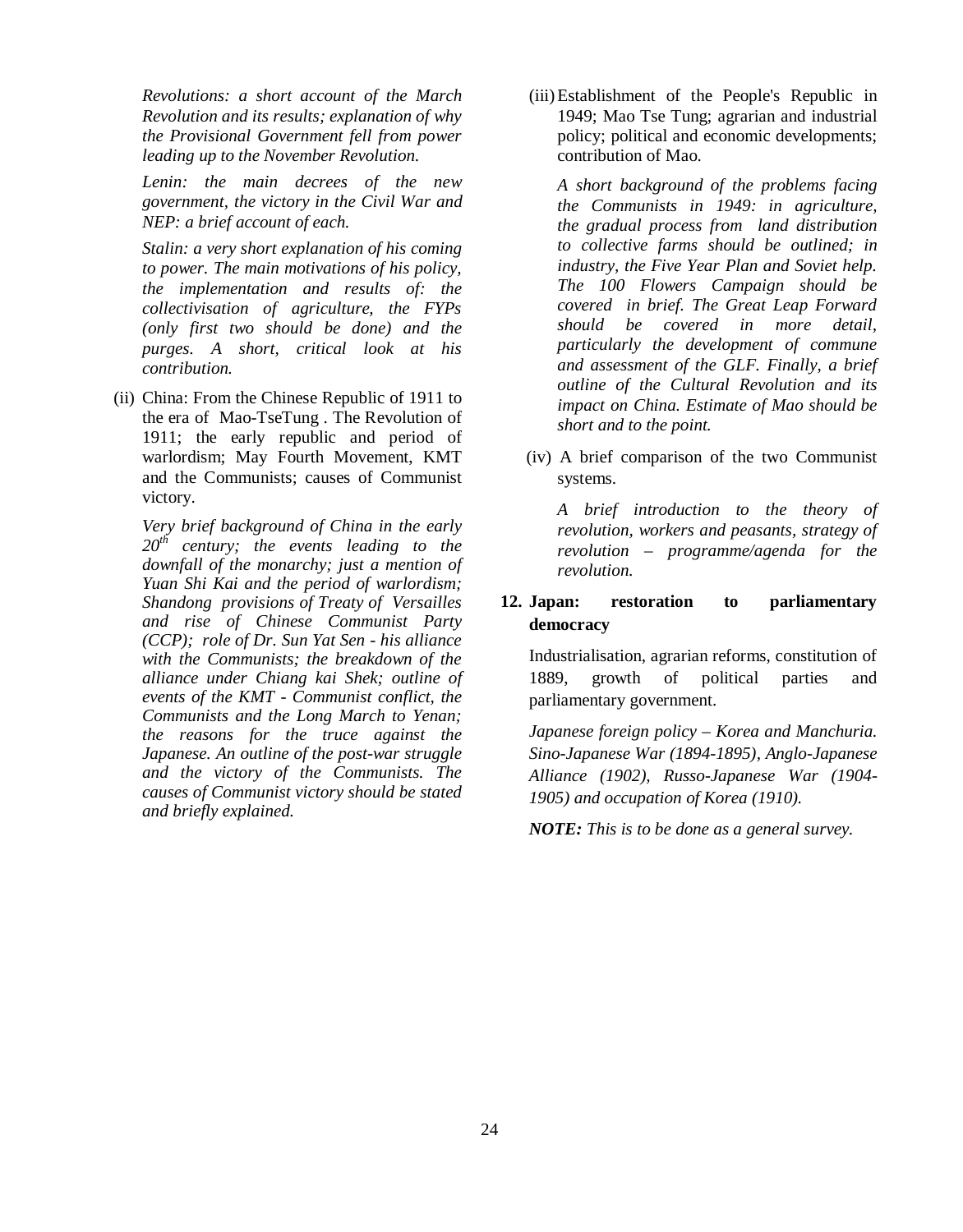*There will be one paper of three hours duration of 100 marks divided into two parts.*

*Part I (20 marks) will consist of compulsory short answer questions testing fundamental factual knowledge and understanding of the entire syllabus.*

*Part II (80 marks) will be divided into two sections, Section A and Section B, each consisting of five questions. Each question shall carry 16 marks. Candidates will be required to attempt two questions from each Section and one question from either Section A or Section B. A total of five questions will be attempted from Part II.*

# **SECTION A**

# **MODERN INDIAN HISTORY**

- **1. The Growth of Radical Nationalism (at the turn of the 20th Century)**
	- (i) Causes of the rise of radical nationalism.
	- (ii) The objectives and programmes of the radical nationalists; contribution of Tilak.
	- (iii)Impact of Curzon's policies; Partition of Bengal and anti-Partition Movement, leading to the Swadeshi and Boycott Movement.
	- (iv) Split in the Congress (1907).

*General causes of the rise of radical nationalism: each cause should be thoroughly explained. Explain the events, which accelerated its growth: the Viceroyalty of Curzon for example, culminating in the anti-partition movement. This should be studied from two angles – as a movement in its own right, leading to the Swadeshi and Boycott Movement, in some detail and as aggravating the rift between the Moderates and Nationalists using radical means (very briefly). A very short account of the events at Surat.* 

(v) Revolutionary dispositions.

*The growth of revolutionary dispositions should explain what led to this development and concentrate on some well-known* 

*organizations (e.g. Abhinav Bharat, Anushilan Samiti).*

*The Government attempts to woo the Moderates; a brief look at the Act of 1909.*

# **2. Communal Factors in Indian Politics (1885-1919)**

- (i) Factors contributing to the rise of communalism.
- (ii) The role of Sir Sayyid Ahmad Khan and the Aligarh School.

*Each of the factors contributing to the rise of communalism should be explained in some depth. Regarding Sayyid Ahmad Khan, both his positive and negative contribution should be emphasized in the context of the British change of policy towards Indian Muslims.*

(iii)Events leading up to the foundation of the Muslim League (1906); official attitude towards the League.

*The following events should be studied in the context that a section of Muslim leaders began to see themselves as a threatened minority: the Hindi-Urdu controversy; the Shimla deputation with the Muslim demands understood fully. The objectives of the League can be taken from its constitution. A brief look at the British encouragement of the League.*

(iv) Impact of the First World War on Indian Politics.

*A brief account of why the Congress decided to support the War effort; why the Congress decided to re-admit the nationalists using aggressive means.*

*A brief account of the Home Rule League. The revolutionary movement in India and abroad should be just touched upon, e.g. the Ghadar Party's efforts, mention of Madame Cama, etc. The Congress-League Pact; the Montagu Declaration of 1917, and its promises should be explained.*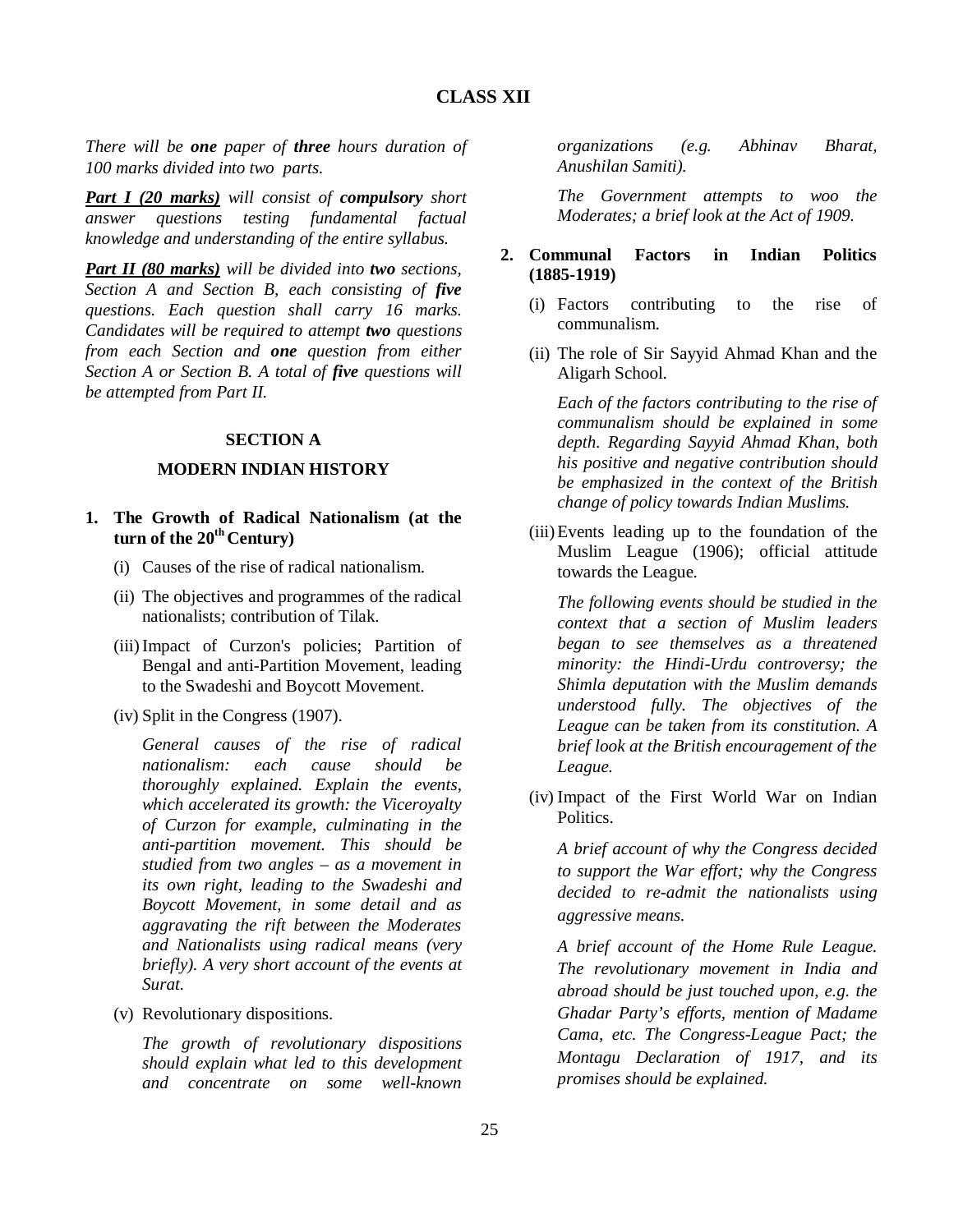- **3. The years of Gandhian Leadership of the National Movement**
	- (i) The launching of the passive resistance movement by Gandhi; background and main features of the movement.

*A general background of the development of Gandhian ideas of non-violence and satyagraha in South Africa. Brief summaries of the three localised satyagrahas: Champaran, Ahmedabad, and Kaira district.*

(ii) Montague-Chelmsford reforms; agitation against Rowlatt Act. Jalianwala Bagh massacre (1919) and Gandhi's first Non-Cooperation Movement (1919-1922).

*A general account of the 1919 Act with particular reference to dyarchy; the reasons for the Rowlatt Act and its main features in brief – both these should be seen as part of the dual policy followed by the British. A general account of the satyagraha against the Act, leading to the outrage at Jalianwala Bagh and the aftermath of it on Punjab.*

*The background to the launching of the Non-Cooperation Movement should explain about the origin of the Khilafat Movement, and why Gandhi decided to support it, as well as redress of the Punjab wrongs. There should be a connected chronological account of the progress of the Movement until its suspension after Chauri Chaura.*

(iii) Suspension of Non-Cooperation and formation of the Swaraj party - contribution of Swarajists (1922-1927).

*A very brief account of the differences between the pro-changers and no-changers; a general account of the foundation, electoral success and activities of the Swaraj Party with a quick critical appraisal.*

(iv) Simon Commission: its boycott and the demand for Dominion status by 1929; Lahore session and declaration of 'Poorna Swaraj' as the Congress objective.

*A general chronological sequence should be followed: the reasons for sending the Commission in 1927 as well as its boycott should be briefly explained. A general account of the agitation against the* 

*Commission as well as a very brief account of the Nehru Report. The Lahore Session should be set against the expiry of the deadline by the Congress; the main points of the Poorna Swaraj Resolution.*

(v) The second Civil Disobedience Movement (1930-1934): main features; the Round Table Conference in London; deliberations and outcome.

*A general, chronological account; however, some mention must be made of the main features of the Gandhi-Irwin Pact. The 1st and 2nd Round Table Conferences can be put very briefly in context. The resumption of the Movement, the Poona Pact (in the context of the Communal Award) should be touched upon.*

(vi) An appraisal of Gandhi's contribution to the freedom movement.

*Critical assessment of Gandhi's role in the Freedom Movement – his methodology (Satyagraha, Non-violence, mass participation, etc.).*

# **4. The Last Phase (1935-1947)**

(i) Important political developments: growth of socialist ideas, trade union activities, Kisan Sabha movement; increasing interest by Congress in world affairs; States Peoples' struggle. Growth of communalism. Participation of women in the national movement.

*These developments can be done briefly; the growth of communalism in the 1930s with the demand for a separate State for Muslims (the idea of Pakistan) should be done in more detail. Women's awareness and participation in the National Movement to be studied.*

(ii) 1935 Act and provincial autonomy: Congress ministries; rift between Congress and the League; split in the Congress; Forward Block; growth of communalism; August offer of 1940; Jinnah's two-nation theory.

*The 1935 Act can be briefly covered, except for Provincial Autonomy which should be explained in a little more detail. A critical account of the election of 1937 and Congress*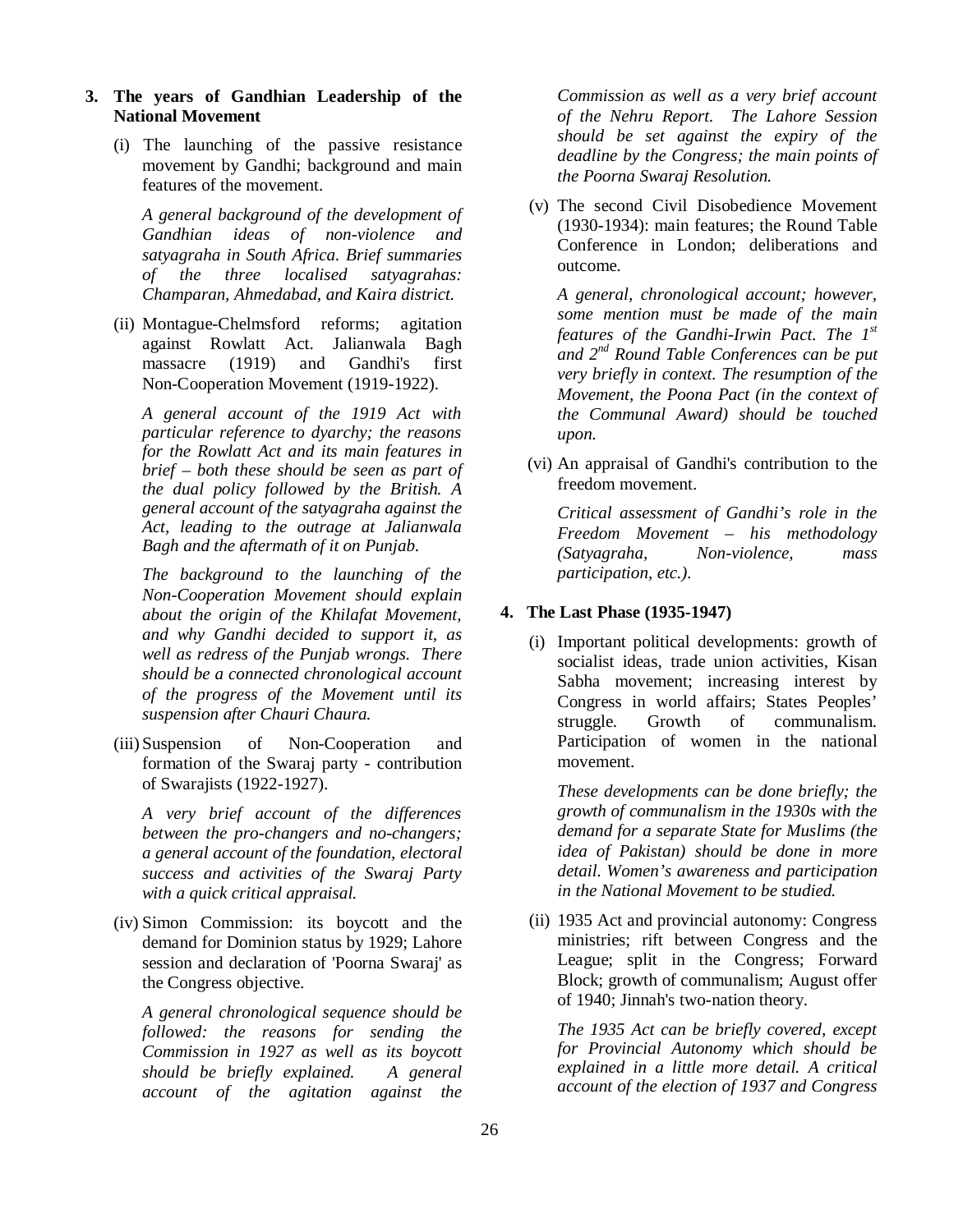*ministries. A brief look at the growing rift between the Congress and the Muslim League; the rift which led to the ousting of Subhash Bose should be done briefly. The outbreak of World War II and the resignation of the Congress ministries, the deadlock up to the August offer should be covered briefly.*

(iii) National Movement during the Second World War: failure of Cripps Mission; Quit India resolution; arrest of Congress leaders; violent public reaction; Government repression of revolt of 1942; Subhash Chandra Bose and the INA.

*Reasons for sending the Cripps Mission should be briefly explained along with the general points of his proposals. Reasons for the rejection of his proposals should lead directly to the Quit India Resolution and the reasons behind it. A compact account of the movement, its repression and a brief analysis of its significance is needed. Subhash Bose: his escape and years in Germany should be touched upon; also the background in South East Asia (the IIL/INA); his revival of the INA should be emphasized, a brief account of its operations and eventual defeat. A brief look at its significance.*

(iv) Post-war struggle (1945-1947): changed attitude of British Government; the Cabinet Mission Plan proposals; Congress and League reaction; direct action by League; communal riots; Atlee's declaration of 1947; the Mountbatten Plan; partition and independence.

*Changes in the attitude of the British government after World War II – Wavell Plan and its failure: Cabinet Mission – major provisions. Election to the Constituent Assembly and the results – controversy between Congress and League over the question of grouping – Muslims League's Direct action and boycott of Constituent Assembly – communal riots. League's decision to join Interim Government. 1947: Atlee's Declaration of 20th February 1947; arrival of Mountbatten – Mountbatten Plan – main features: acceptance of the Plan by major political parties; Indian Independence Act: main features. Reasons why the Congress accepted partition.*

## **5. Post Independence India (1947- 1962)**

(i) Problems of partition: causes of dispute with Pakistan.

*The following problems should be discussed generally. The refugee problem, the transfer of assets and the river waters dispute; origin of the Kashmir problem. The role of Sardar Patel in reorganisation and integration of states with special reference to Junagarh, Hyderabad.*

(ii) Foreign policy: Reasons for following the policy of Non- Alignment.

*Reasons for following a non-aligned policy in the context of the Cold War to be discussed briefly. The Panchsheel and Bandung Conferences should be touched upon; the early years of the NAM and its main aims.*

### **SECTION B**

# **ASPECTS OF WORLD HISTORY IN THE 20TH CENTURY**

### **6. Fascism and Nazism**

(i) Post-War discontent and the rise to power of Benito Mussolini.

*Each of the conditions which gave rise to Fascism should be done in detail. A brief chronological account of the events which brought Mussolini to power from the election of 1921 to the march on Rome in October 1922.*

(ii) Main features of Mussolini's domestic policy: introduction and assessment of the Fascist State.

*Detailed critical appraisal of Mussolini's policies (particularly his economic policy).*

(iii) Germany: problems facing the Weimar Republic.

*The background to the creation of the Weimar Republic should be briefly covered; the weaknesses of the Weimar Republic should be covered in some detail, particularly the impact of the depression.*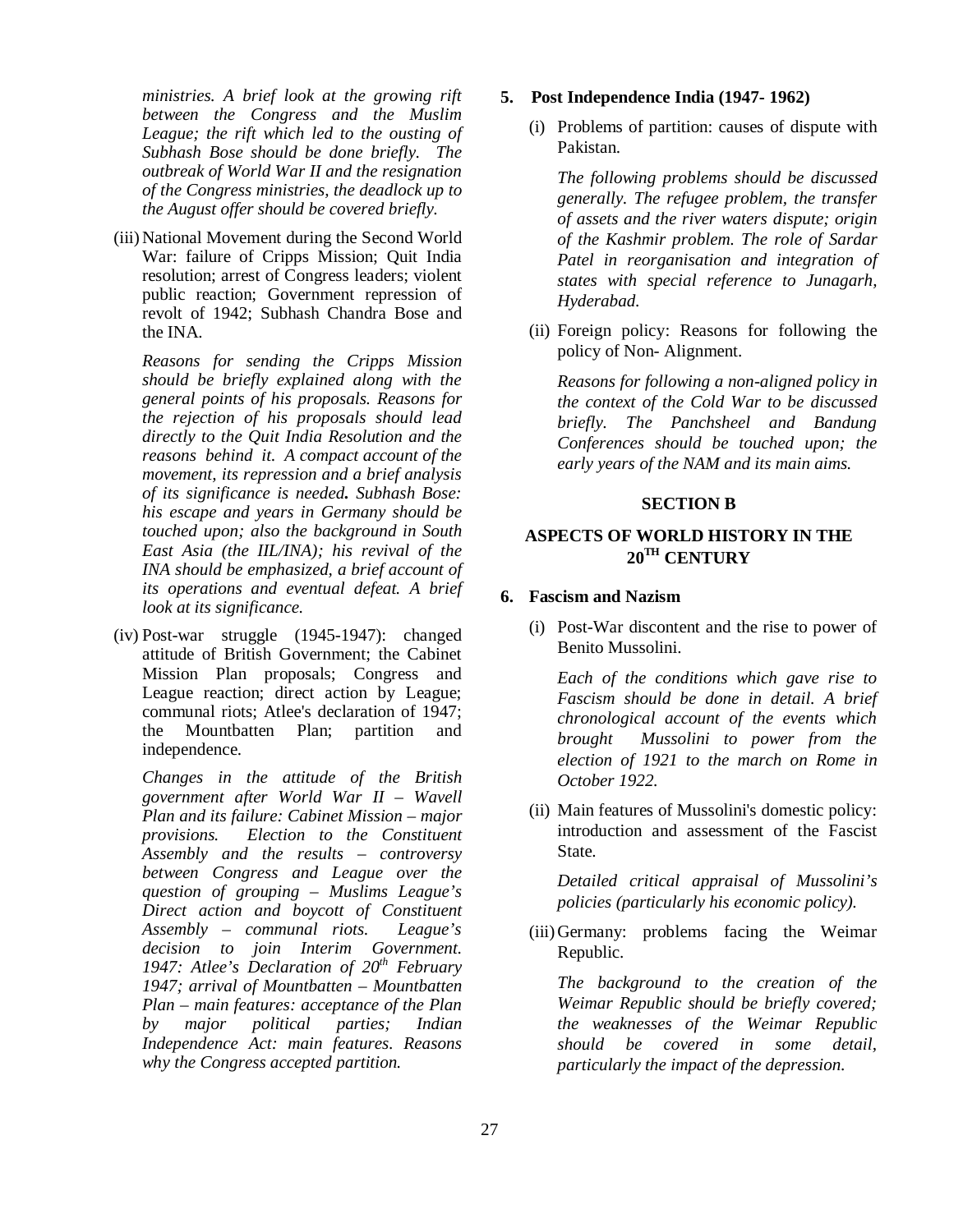(iv) Rise of Hitler to power and factors assisting his rise.

*A quick summary of Hitler's background; his rise to power after his release from prison should be covered chronologically, particularly the crucial year 1932, and the backstage deal which helped him come to power, legally. The reasons for his popularity among different groups should be explained.*

(v) The Nazi State: from 1933 onwards.

*After becoming chancellor, a brief account of the election campaign, the Reichstag fire and its impact; outline of the changes made by him in government, the cultural life and education, army (the night of the long knives), the economy, religious life, etc. The escalation of the campaign against the Jews should be done in some detail, till the "Final Solution".*

(vi) A brief comparison of the Fascist and Nazi systems.

*Background to their rise, ideologies and objectives, programmes and policies.* 

# **7. The Collapse of International Order in the 1930s**

(i) Germany: Rearmament and Foreign Policy from 1933-1939.

*As an introduction, the main aims of Hitler's foreign policy should be outlined: each of the events in his foreign policy should be done in detail, along with its significance. His final miscalculation over Poland should be explained.*

(ii)Japan: predominance of aggressive nationalism, militarism in the 1930s; expansion into China; anti-Comintern pact with Germany; formation of the Axis Pact, events leading to the attack on Pearl Harbour.

*The political, economic and ideological reasons for the rise of militarism and the expansion into China should be explained (emphasis should be laid on the reasons for the attack on Manchuria and a brief account of it). The subsequent development can be* 

*done chronologically, emphasizing the declaration of a "New Order in East Asia" and the 1937 invasion of China. The reasons for the alliances with Italy and Germany should be briefly explained, leading to the attack on Pearl Harbour.*

(iii)Italy: aggressive nationalism; invasion of Abyssinia; involvement in Spanish Civil War. Mussolini's alliance with Hitler and its consequences.

*A very brief account of Mussolini's aims; the bare outline of his foreign policy until 1935; the reasons for the invasion of Abyssinia should be outlined and the account of the invasion and its significance should be done in more detail. Subsequent developments can be in chronological outline till his involvement in World War II and his downfall.*

# **8. The Second World War 1939 - 1945**

(i) Factors leading to the War: aggressive policy of Germany and Japan; Anglo-French appeasement policies.

*Should be discussed in some detail, showing how these aggressive policies made war more likely and worldwide in scope.*

*Appeasement: why Britain and France chose to follow this policy and how it brought war closer.*

(ii) Course of the War: Europe, Africa and Far East. American entry and contribution.

*Main theatres of the War should be done separately in chronological order; the main battles can be done in more detail; El Alamein, Stalingrad, Midway, the Normandy landings and the policy of "island hopping" in the Pacific. The US contribution should be done separately for Europe and the Pacific.*

(iii)Reasons for the defeat of the Axis Powers.

*Each of the reasons for the defeat of the Axis should be explained.*